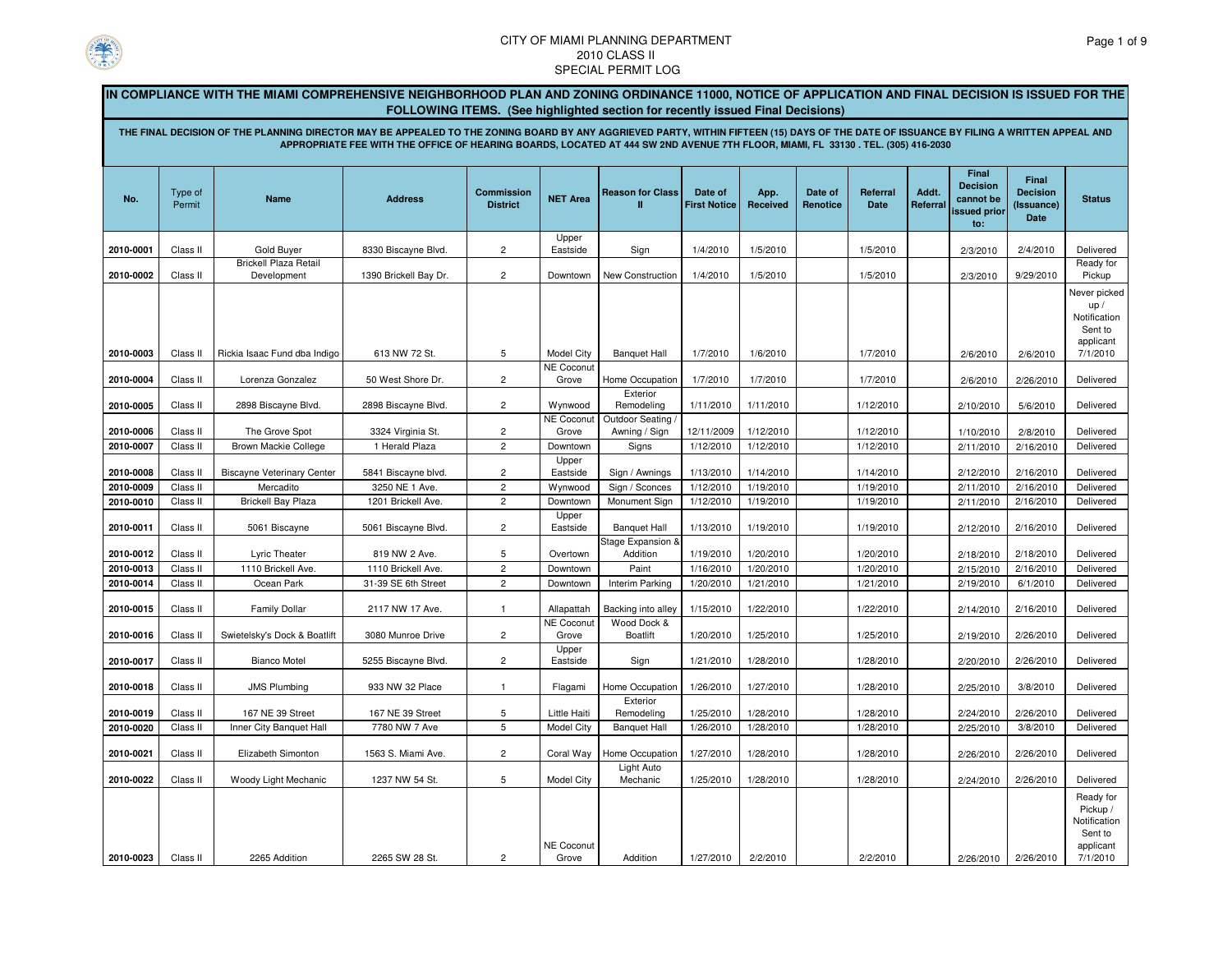

**IN COMPLIANCE WITH THE MIAMI COMPREHENSIVE NEIGHBORHOOD PLAN AND ZONING ORDINANCE 11000, NOTICE OF APPLICATION AND FINAL DECISION IS ISSUED FOR THE FOLLOWING ITEMS. (See highlighted section for recently issued Final Decisions)**

**THE FINAL DECISION OF THE PLANNING DIRECTOR MAY BE APPEALED TO THE ZONING BOARD BY ANY AGGRIEVED PARTY, WITHIN FIFTEEN (15) DAYS OF THE DATE OF ISSUANCE BY FILING A WRITTEN APPEAL AND APPROPRIATE FEE WITH THE OFFICE OF HEARING BOARDS, LOCATED AT 444 SW 2ND AVENUE 7TH FLOOR, MIAMI, FL 33130 . TEL. (305) 416-2030**

| No.       | Type of<br>Permit | <b>Name</b>                                      | <b>Address</b>        | <b>Commission</b><br><b>District</b> | <b>NET Area</b>                | <b>Reason for Class</b><br>Ш                            | Date of<br><b>First Notice</b> | App.<br>Received | Date of<br>Renotice | Referral<br><b>Date</b> | Addt.<br>Referral | Final<br><b>Decision</b><br>cannot be<br>issued prior<br>to: | <b>Final</b><br><b>Decision</b><br>(Issuance)<br><b>Date</b> | <b>Status</b> |
|-----------|-------------------|--------------------------------------------------|-----------------------|--------------------------------------|--------------------------------|---------------------------------------------------------|--------------------------------|------------------|---------------------|-------------------------|-------------------|--------------------------------------------------------------|--------------------------------------------------------------|---------------|
| 2010-0024 | Class II          | Anima Domus                                      | 25 NE 39 St.          | 5                                    | Wynwood                        | Paint                                                   | 2/2/2010                       | 2/2/2010         |                     | 2/2/2010                |                   | 3/4/2010                                                     | 3/8/2010                                                     | Delivered     |
| 2010-0025 | Class II          | Details at Home                                  | 5046 Biscayne Blvd.   | $\overline{c}$                       | Upper<br>Eastside              | Sign                                                    | 2/2/2010                       | 2/4/2010         |                     | 2/8/2010                |                   | 3/4/2010                                                     | 4/21/2010                                                    | Delivered     |
| 2010-0026 | Class II          | <b>Riverside Apartments</b>                      | 950 SW 1 St.          | 3                                    | ittle Havana                   | Sign                                                    | 2/2/2010                       | 2/5/2010         |                     | 2/5/2010                |                   | 3/4/2010                                                     | 3/8/2010                                                     | Delivered     |
| 2010-0027 | Class II          | Ransom Everglades School                         | 3575 Main Hwy         | $\overline{c}$                       | <b>NE Coconut</b><br>Grove     | Pool / Tennis<br>Court / Parking                        | 2/8/2010                       | 2/9/2010         |                     | 2/9/2010                |                   | 3/10/2010                                                    | 3/11/2010                                                    | Delivered     |
| 2010-0028 | Class II          | 8 NE 41 St.                                      | 8 NE 41 St.           | 5                                    | <b>Little Haiti</b>            | New Construction<br>Wood Dock &                         | 2/9/2010                       | 2/10/2010        |                     | 2/10/2010               |                   | 3/8/2010                                                     | 3/8/2010                                                     | Delivered     |
| 2010-0029 | Class II          | <b>Yiris Castro Smith</b>                        | 815 Fairhaven PL      | $\overline{c}$                       | NE Coconu<br>Grove             | Piles                                                   | 2/6/2010                       | 2/11/2010        |                     | 2/11/2010               |                   | 3/8/2010                                                     | 3/11/2010                                                    | Delivered     |
| 2010-0030 | Class II          | Gary O Shear                                     | 1021 N Venetian Dr.   | $\overline{c}$                       | Downtown                       | Extending Dock /<br>Piles / Boatlift /<br>Elevator Lift | 2/10/2010                      | 2/11/2010        |                     | 2/11/2010               |                   | 3/12/2010                                                    | 3/12/2010                                                    | Delivered     |
| 2010-0031 | Class II          | Shrimp, Wings, & Things                          | 5841 NW 17 Ave.       | 5                                    | Model City                     | Parking                                                 | 2/9/2010                       | 2/11/2010        |                     | 2/12/2010               |                   | 3/11/2010                                                    | 3/11/2010                                                    | Delivered     |
| 2010-0032 | Class II          | ABC Imaging                                      | 3800 NE 2 Ave.        | 5                                    | <b>Little Haiti</b>            | Projecting Sign                                         | 2/10/2010                      | 2/11/2010        |                     | 2/11/2010               |                   | 3/12/2010                                                    | 3/22/2010                                                    | Delivered     |
| 2010-0033 | Class II          | Exium, LLC                                       | 1270 SW 14 St.        | 3                                    | Coral Way                      | Home Occupation                                         | 2/10/2010                      | 2/16/2010        |                     | 2/16/2010               |                   | 3/12/2010                                                    | 3/12/2010                                                    | Delivered     |
| 2010-0034 | Class II          | H Q Dontics                                      | 1060 Brickell Ave.    | $\overline{c}$                       | Downtown                       | Sign                                                    | 2/10/2010                      | 2/16/2010        |                     | 2/16/2010               |                   | 3/12/2010                                                    | 3/12/2010                                                    | Delivered     |
| 2010-0035 | Class II          | Milebella                                        | 6151 Biscayne Blvd.   | $\overline{c}$                       | Upper<br>Eastside              | New Construction                                        | 2/12/2010                      | 2/17/2010        |                     | 2/19/2010               |                   | 3/14/2010                                                    | 6/25/2010                                                    | Delivered     |
| 2010-0036 | Class II          | Mathew Hege                                      | 611 NE 55 St.         | $\overline{c}$                       | Upper<br>Eastside<br>NE Coconu | Pool Equipment                                          | 2/18/2010                      | 2/17/2010        |                     | 2/18/2010               |                   | 3/20/2010                                                    | 3/22/2010                                                    | Delivered     |
| 2010-0037 | Class II          | Mathew Hege                                      | 3195 Commodore Plaza  | $\overline{c}$                       | Grove                          | <b>Outdoor Seating</b>                                  | 2/8/2010                       | 2/17/2010        | 2/17/2010           | 2/19/2010               |                   | 3/10/2010                                                    | 4/29/2010                                                    | Delivered     |
| 2010-0038 | Class II          | La Moderna Optical                               | 1280 W. Flagler St.   | 3                                    | Little Havana                  | Sign                                                    | N/A C.O.C                      | 2/18/2010        |                     | N/A C.O.C               |                   |                                                              | 2/23/2010                                                    | Delivered     |
| 2010-0039 | Class II          | La Tres B Clothing                               | 1278 W. Flagler St.   | 3                                    | Little Havana                  | Sign                                                    | N/A C.O.C                      | 2/18/2010        |                     | N/A C.O.C               |                   |                                                              | 2/23/2010                                                    | Delivered     |
| 2010-0040 | Class II          | Cocibolca                                        | 1276 W. Flagler St.   | 3                                    | Little Havana                  | Sign                                                    | N/A C.O.C                      | 2/18/2010        |                     | N/A C.O.C               |                   |                                                              | 2/23/2010                                                    | Delivered     |
| 2010-0041 | Class II          | El Palacio Del Raspado                           | 1274 W. Flagler St.   | 3                                    | Little Havana                  | Sign                                                    | N/A C.O.C                      | 2/18/2010        |                     | N/A C.O.C               |                   |                                                              | 2/23/2010                                                    | Delivered     |
| 2010-0042 | Class II          | La Palmita Discount<br>Eli & Carla Unisex Beauty | 19 SW 13 Ave.         | 3                                    | Little Havana                  | Sign                                                    | N/A C.O.C                      | 2/18/2010        |                     | N/A C.O.C               |                   |                                                              | 2/23/2010                                                    | Delivered     |
| 2010-0043 | Class II          | Salon                                            | 21 SW 13 Ave.         | 3                                    | Little Havana                  | Sign                                                    | N/A C.O.C                      | 2/18/2010        |                     | N/A C.O.C               |                   |                                                              | 2/23/2010                                                    | Delivered     |
| 2010-0044 | Class II          | VIN Services Income Tax                          | 1275 SW Flagler Terr. | 3                                    | ittle Havana                   | Sign                                                    | N/A C.O.C                      | 2/18/2010        |                     | N/A C.O.C               |                   |                                                              | 2/23/2010                                                    | Delivered     |
| 2010-0045 | Class II          | Florist                                          | 3590 SW 22 St.        | $\overline{4}$                       | Coral Way                      | Sign<br>Outdoor Seating                                 | 2/11/2010                      | 2/18/2010        |                     | 2/18/2010               |                   | 3/13/2010                                                    | 3/18/2010                                                    | Delivered     |
| 2010-0046 | Class II          | Latin America                                    | 1590 SW 22 St.        | 3                                    | Coral Way                      | Pavers                                                  | 2/18/2010                      | 2/19/2010        |                     | 2/19/2010               |                   | 3/20/2010                                                    | 3/22/2010                                                    | Delivered     |
| 2010-0047 | Class II          | Mambo Café                                       | 2093 SW 22 St.        | $\overline{4}$                       | Coral Way                      | Sign                                                    | 2/22/2010                      | 2/23/2010        |                     | 2/23/2010               |                   | 3/24/2010                                                    | 3/31/2010                                                    | Delivered     |
| 2010-0048 | Class II          | Bocaito Spanish Cuisine                          | 1801 SW 22 St.        | $\overline{4}$                       | Coral Way                      | Sign                                                    | 2/22/2010                      | 2/23/2010        |                     | 2/23/2010               |                   | 3/24/2010                                                    | 3/31/2010                                                    | Delivered     |
| 2010-0049 | Class II          | JB Kitchen & Bar                                 | 1250 S. Miami Ave.    | $\overline{c}$                       | Downtown                       | Sign                                                    | 2/23/2010                      | 2/24/2010        |                     | 2/24/2010               |                   | 3/25/2010                                                    | 3/31/2010                                                    | Delivered     |
| 2010-0050 | Class II          | <b>Conner Residence</b>                          | 1780 Micanopy Ave.    | $\overline{c}$                       | <b>NE Coconut</b><br>Grove     | Preservation of<br><b>Natural Features</b>              | 2/24/2010                      | 2/25/2010        |                     | 2/25/2010               |                   | 3/26/2010                                                    | 3/31/2010                                                    | Delivered     |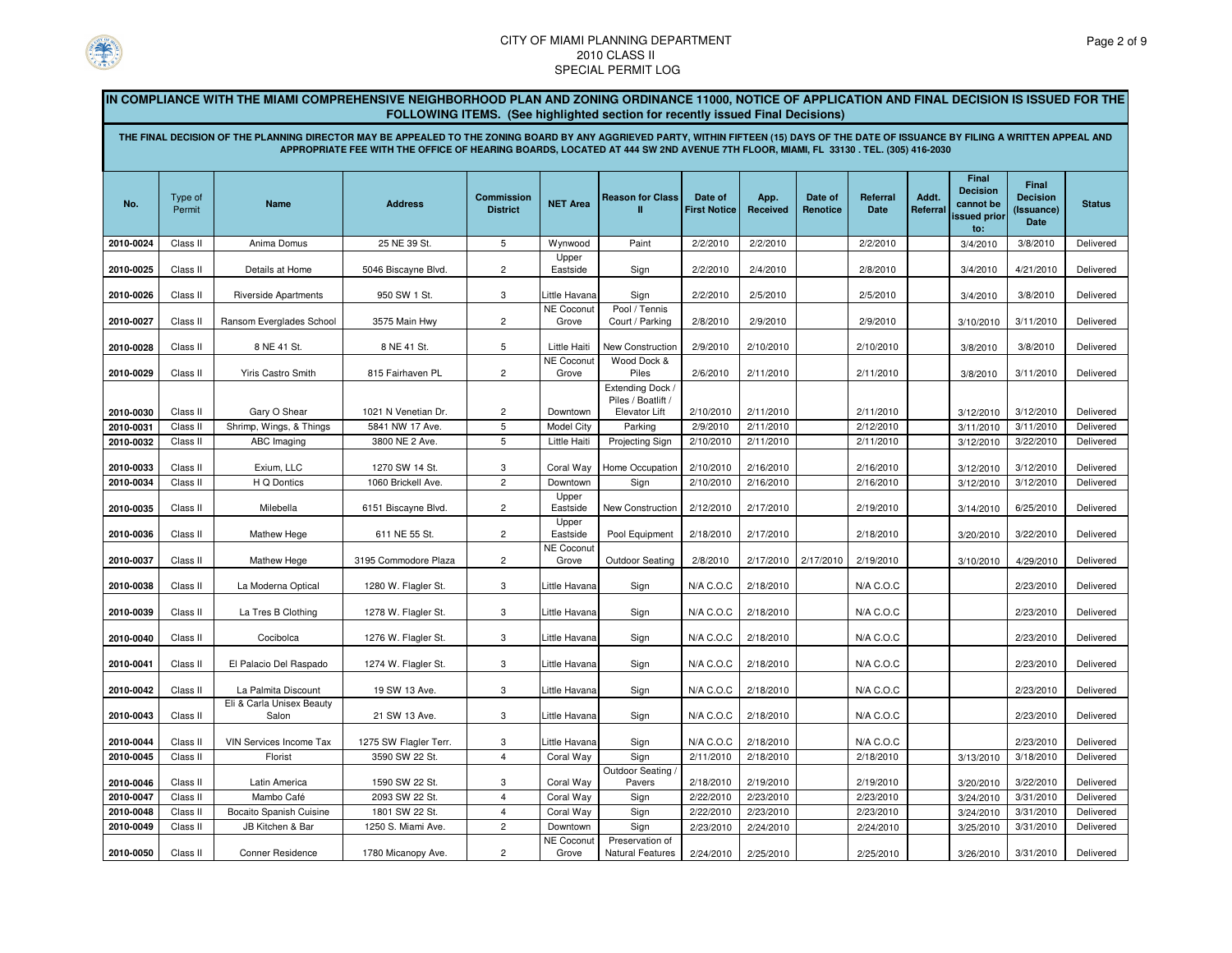

IN COMPLIANCE WITH THE MIAMI COMPREHENSIVE NEIGHBORHOOD PLAN AND ZONING ORDINANCE 11000, NOTICE OF APPLICATION AND FINAL DECISION IS ISSUED FOR THE **FOLLOWING ITEMS. (See highlighted section for recently issued Final Decisions)**

**THE FINAL DECISION OF THE PLANNING DIRECTOR MAY BE APPEALED TO THE ZONING BOARD BY ANY AGGRIEVED PARTY, WITHIN FIFTEEN (15) DAYS OF THE DATE OF ISSUANCE BY FILING A WRITTEN APPEAL AND APPROPRIATE FEE WITH THE OFFICE OF HEARING BOARDS, LOCATED AT 444 SW 2ND AVENUE 7TH FLOOR, MIAMI, FL 33130 . TEL. (305) 416-2030**

| No.       | Type of<br>Permit | <b>Name</b>                       | <b>Address</b>            | <b>Commission</b><br><b>District</b> | <b>NET Area</b>     | <b>Reason for Class</b>                                                                            | Date of<br><b>First Notice</b> | App.<br>Received | Date of<br>Renotice | Referral<br>Date | Addt.<br>Referral | Final<br><b>Decision</b><br>cannot be<br>issued prior<br>to: | <b>Final</b><br><b>Decision</b><br>(Issuance)<br><b>Date</b> | <b>Status</b> |
|-----------|-------------------|-----------------------------------|---------------------------|--------------------------------------|---------------------|----------------------------------------------------------------------------------------------------|--------------------------------|------------------|---------------------|------------------|-------------------|--------------------------------------------------------------|--------------------------------------------------------------|---------------|
| 2010-0051 |                   | Banetti Inc.                      | 3451 NE 1 Ave.            | $\overline{2}$                       | Wynwood             | Home Occupation                                                                                    | 2/24/2010                      | 2/25/2010        |                     | 2/25/2010        |                   |                                                              | 3/31/2010                                                    | Delivered     |
|           | Class II          |                                   |                           |                                      |                     | Exterior                                                                                           |                                |                  |                     |                  |                   | 3/26/2010                                                    |                                                              |               |
| 2010-0052 | Class II          | Kirk Jewellers                    | 142 E. Flagler St.        | $\overline{c}$                       | Downtown            | Remodeling                                                                                         | 2/24/2010                      | 2/26//2010       |                     | 3/1/2010         |                   | 3/26/2010                                                    | 3/31/2010                                                    | Delivered     |
| 2010-0053 | Class II          | Chase                             | 150 SE 2 Ave              | $\overline{c}$                       | Downtown            | Sign                                                                                               | 2/26/2010                      | 3/2/2010         |                     | 3/2/2010         |                   | 3/28/2010                                                    | 4/22/2010                                                    | Delivered     |
| 2010-0054 | Class II          | Expresso Café Car Wash            | 599 NW 27 Ave.            | 3                                    | <b>West Flagler</b> | Carwash                                                                                            | 3/5/2010                       | 3/8/2010         |                     | 3/8/2010         |                   | 4/4/2010                                                     | 4/6/2010                                                     | Delivered     |
|           |                   |                                   |                           |                                      |                     | Legalization of                                                                                    |                                |                  |                     |                  |                   |                                                              |                                                              |               |
| 2010-0055 | Class II          | <b>Edmond Franco</b>              | 1074 NW 49 St.            | 5                                    | <b>Model City</b>   | garage conversion                                                                                  | 3/7/2010                       | 3/9/2010         |                     | 3/9/2010         |                   | 4/6/2010                                                     | 4/6/2010                                                     | Delivered     |
| 2010-0056 | Class II          | <b>City National Bank</b>         | 1000 Brickell Ave         | $\overline{2}$                       | Downtown            | Sign                                                                                               | 3/10/2010                      | 3/10/2010        |                     | 3/12/2010        |                   | 4/9/2010                                                     | 4/19/2010                                                    | Delivered     |
|           |                   |                                   |                           |                                      |                     |                                                                                                    |                                |                  |                     |                  |                   |                                                              |                                                              |               |
| 2010-0057 | Class II          | <b>Braman Certified Pre-Owned</b> | 2060 Biscayne Blvd.       | 2                                    | Wynwood             | Sign                                                                                               | 3/12/2010                      | 3/15/2010        |                     | 3/15/2010        |                   | 4/11/2010                                                    | 4/19/2010                                                    | Delivered     |
| 2010-0058 | Class II          | Brownes & Company                 | 87 NE 40 St.              | 5                                    | Little Haiti        | Awning                                                                                             | 3/15/2010                      | 3/15/2010        |                     | 3/15/2010        |                   | 4/14/2010                                                    | 4/19/2010                                                    | Delivered     |
| 2010-0059 | Class II          | 2nd Avenue Gallery                | 7012 NE 2 Ave.            | 5                                    | Little Haiti        | <b>New Construction</b>                                                                            | 3/15/2010                      | 3/16/2010        |                     | 3/17/2010        |                   | 4/14/2010                                                    | 5/12/2010                                                    | Delivered     |
| 2010-0060 | Class II          | Rickenbacker Cswy                 | 3301 Rickenbacker Cswy    | $\overline{2}$                       | Downtown            | <b>Retaining Wall</b>                                                                              | 3/16/2010                      | 3/17/2010        |                     | 3/17/2010        |                   | 4/15/2010                                                    | 4/21/2010                                                    | Delivered     |
| 2010-0061 | Class II          | Ricardo Jose Mendez               | 905 Brickell Bay Dr # 323 | $\overline{c}$                       | Downtown            | Home Occupation                                                                                    | 3/18/2010                      | 3/19/2010        |                     | 3/19/2010        |                   | 4/17/2010                                                    | 4/19/2010                                                    | Delivered     |
| 2010-0062 | Class II          | Elena Maslova                     | 5735 NE 2 Ave.            | $\overline{5}$                       | Little Haiti        | Storefront                                                                                         | 3/19/2010                      | 3/19/2010        |                     |                  |                   | 4/18/2010                                                    | 4/19/2010                                                    | Delivered     |
| 2010-0063 | Class II          | La Bauete                         | 427 SW 8 St.              | 3                                    | Little Havana       | Awning                                                                                             | 3/19/2010                      | 3/19/2010        |                     | 3/19/2010        |                   | 4/18/2010                                                    | 4/19/2010                                                    | Delivered     |
| 2010-0064 | Class II          | Xavier Suarez                     | 145 SE 25 Rd #1102        | 4                                    | Coral Way           | Home Occupation                                                                                    | 3/22/2010                      | 3/22/2010        |                     | 3/24/2010        |                   | 4/21/2010                                                    | 4/21/2010                                                    | Delivered     |
| 2010-0065 | Class II          | 5845-5855                         | 5845-5855 NE 2 Ave.       | 5                                    | Little Haiti        | Signs                                                                                              | 3/23/2010                      | 3/24/2010        |                     | 3/24/2010        |                   | 4/22/2010                                                    | 5/6/2010                                                     | Delivered     |
| 2010-0066 | Class II          | 5857-5865                         | 5857-5865 NE 2 Ave.       | 5                                    | Little Haiti        | Signs                                                                                              | 3/23/2010                      | 3/24/2010        |                     | 3/24/2010        |                   | 4/22/2010                                                    | 5/6/2010                                                     | Delivered     |
| 2010-0067 | Class II          | Dinner Key Marina                 | 3500 Pan American Dr.     | $\overline{c}$                       | NE Coconut<br>Grove | Temporary Trailer                                                                                  | 3/23/2010                      | 3/24/2010        |                     | 3/24/2010        |                   | 4/22/2010                                                    | 4/27/2010                                                    | Delivered     |
| 2010-0068 | Class II          | E.I. Residence                    | 4535 Sabal Palm Road      | $\overline{c}$                       | Upper<br>Eastside   | <b>New Construction</b>                                                                            | 3/23/2010                      | 3/24/2010        |                     | 3/24/2010        |                   | 4/22/2010                                                    | 4/22/2010                                                    | Delivered     |
| 2010-0069 | Class II          | Neil Rosen                        | 286 NE 39 St.             | $\overline{2}$                       | Upper<br>Eastside   | Awning                                                                                             | 3/25/2010                      | 3/25/2010        |                     | 3/26/2010        |                   | 4/24/2010                                                    | 4/27/2010                                                    | Delivered     |
| 2010-0070 | Class II          | Greater Miami Jewish Center       | 4200 Biscayne Blvd.       | $\overline{c}$                       | Upper<br>Eastside   | Pipe Bollards                                                                                      | 3/25/2010                      | 3/29/2010        |                     | 3/29/2010        |                   | 4/24/2010                                                    | 4/27/2010                                                    | Delivered     |
| 2010-0071 | Class II          | Meson Ria De Vigo                 | 1363 SW 22 St.            | $\overline{4}$                       | Coral Way           | Sign                                                                                               | 3/29/2010                      | 3/30/2010        |                     | 3/30/2010        |                   | 4/28/2010                                                    | 4/29/2010                                                    | Delivered     |
| 2010-0072 | Class II          | Alaneta Building                  | 3814 NE Miami Ct.         | 5                                    | Little Haiti        | Addition                                                                                           | 3/29/2010                      | 3/30/2010        |                     | 3/30/2010        |                   | 4/28/2010                                                    | 5/6/2010                                                     | Delivered     |
| 2010-0073 | Class II          | Elva Siddique                     | 570 NW 79 St.             | 5                                    | Little Haiti        | Flower Cart                                                                                        | 3/26/2010                      | 3/30/2010        |                     | 3/30/2010        |                   | 4/25/2010                                                    | 7/8/2010                                                     | Delivered     |
| 2010-0074 | Class II          | Coconut Grove Courtyard<br>Hotel  | 2649 South Bayshore Dr.   | $\overline{c}$                       | NE Coconut<br>Grove | Addition / Outdoor<br>dining / Reduction<br>of drive ways /<br>Modification to<br>existing garage. | 3/27/2010                      | 3/30/2010        |                     | 3/31/2010        |                   | 4/26/2010                                                    | 4/27/2010                                                    | Delivered     |
| 2010-0075 | Class II          | Muniz                             | 2942 SW 4 Ave.            | $\overline{4}$                       | Coral Way           | 2 A/C Units, pool<br>equipment, and<br>generator w/in 10'<br>property line.                        | 3/31/2010                      | 3/31/2010        |                     | 3/31/2010        |                   | 4/30/2010                                                    | 5/6/2010                                                     | Delivered     |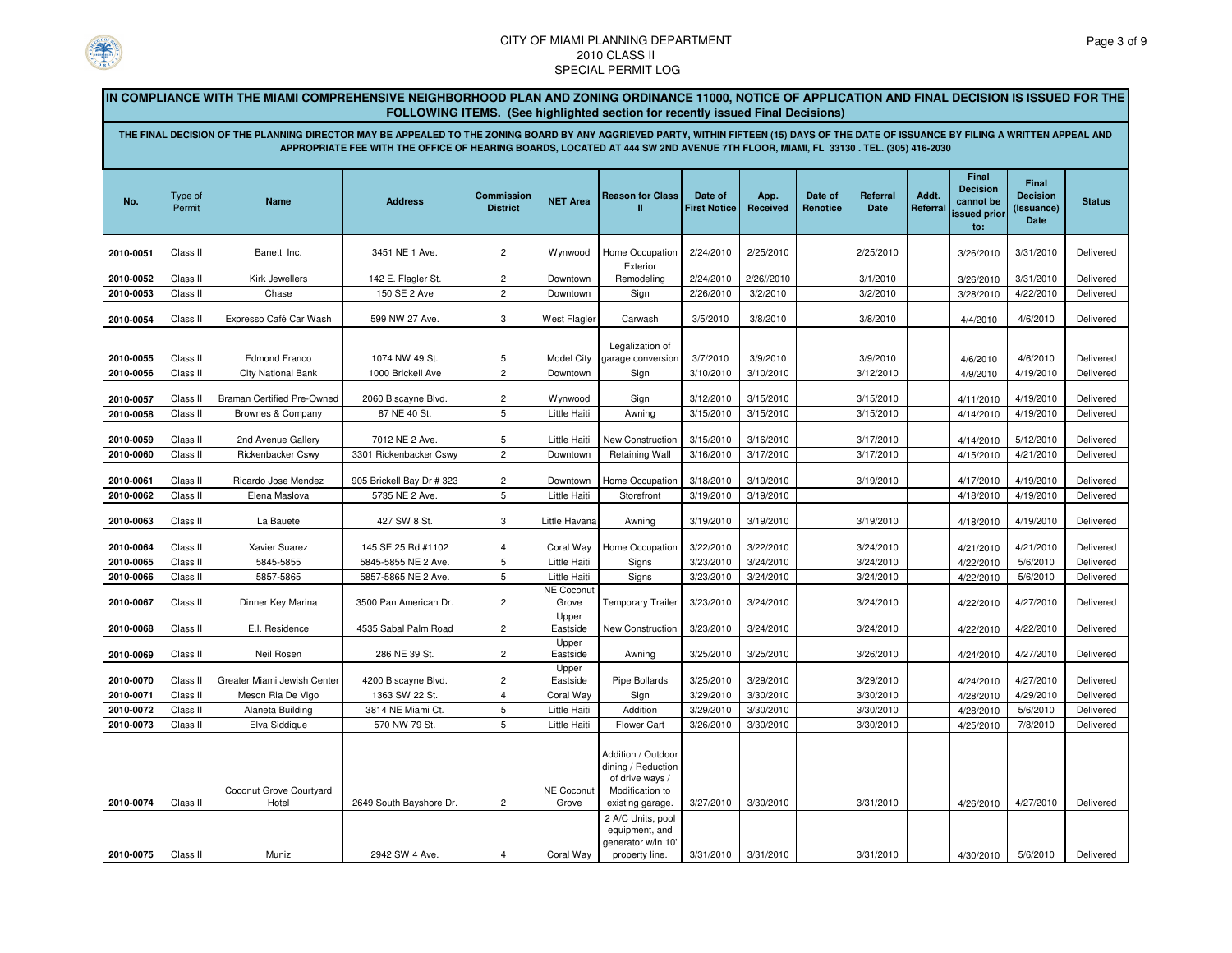

|                        |                                                                                                                                                                                                                                                                                                                                                                                                                      | IN COMPLIANCE WITH THE MIAMI COMPREHENSIVE NEIGHBORHOOD PLAN AND ZONING ORDINANCE 11000, NOTICE OF APPLICATION AND FINAL DECISION IS ISSUED FOR THE |                                           |                                      |                            |                                                  |                                |                        |                     |                         |                   |                                                              |                                                       |                                                                         |
|------------------------|----------------------------------------------------------------------------------------------------------------------------------------------------------------------------------------------------------------------------------------------------------------------------------------------------------------------------------------------------------------------------------------------------------------------|-----------------------------------------------------------------------------------------------------------------------------------------------------|-------------------------------------------|--------------------------------------|----------------------------|--------------------------------------------------|--------------------------------|------------------------|---------------------|-------------------------|-------------------|--------------------------------------------------------------|-------------------------------------------------------|-------------------------------------------------------------------------|
|                        | <b>FOLLOWING ITEMS.</b> (See highlighted section for recently issued Final Decisions)<br>THE FINAL DECISION OF THE PLANNING DIRECTOR MAY BE APPEALED TO THE ZONING BOARD BY ANY AGGRIEVED PARTY, WITHIN FIFTEEN (15) DAYS OF THE DATE OF ISSUANCE BY FILING A WRITTEN APPEAL AND<br>APPROPRIATE FEE WITH THE OFFICE OF HEARING BOARDS, LOCATED AT 444 SW 2ND AVENUE 7TH FLOOR, MIAMI, FL 33130 . TEL. (305) 416-2030 |                                                                                                                                                     |                                           |                                      |                            |                                                  |                                |                        |                     |                         |                   |                                                              |                                                       |                                                                         |
| No.                    | Type of<br>Permit                                                                                                                                                                                                                                                                                                                                                                                                    | Name                                                                                                                                                | <b>Address</b>                            | <b>Commission</b><br><b>District</b> | <b>NET Area</b>            | <b>Reason for Class</b><br>Ш                     | Date of<br><b>First Notice</b> | App.<br>Received       | Date of<br>Renotice | Referral<br><b>Date</b> | Addt.<br>Referral | Final<br><b>Decision</b><br>cannot be<br>issued prior<br>to: | <b>Final</b><br><b>Decision</b><br>(Issuance)<br>Date | <b>Status</b>                                                           |
| 2010-0076              | Class II                                                                                                                                                                                                                                                                                                                                                                                                             | Soapy Rides Car Wash                                                                                                                                | 3301 SW 22 St.                            | $\overline{4}$                       | Coral Way                  | Carwash                                          | 3/30/2010                      | 4/1/2010               |                     | 4/1/2010                |                   | 4/29/2010                                                    | 4/29/2010                                             | Never picked<br>up/<br>Notification<br>Sent to<br>applicant<br>7/1/2010 |
| 2010-0077              | Class II                                                                                                                                                                                                                                                                                                                                                                                                             | 2931 Coral Way LLC                                                                                                                                  | 2931 Coral Way                            | $\overline{4}$                       | Coral Way                  | Redesign<br>Vehicular Access<br>Way              | 3/29/2010                      | 4/1/2010               |                     | 4/1/2010                |                   | 4/28/2010                                                    | 4/28/2010                                             | Delivered                                                               |
|                        |                                                                                                                                                                                                                                                                                                                                                                                                                      |                                                                                                                                                     |                                           |                                      |                            |                                                  |                                |                        |                     |                         |                   |                                                              |                                                       | Intended<br>Decision /<br>Never picked<br>up-<br>notification<br>sent   |
| 2010-0078              | Class II                                                                                                                                                                                                                                                                                                                                                                                                             | <b>Ismael Bostamante</b>                                                                                                                            | 7411 SW 8 St.                             | $\overline{4}$                       | Flagami                    | Flower Cart<br>Deck / Outdoor                    | 3/31/2010                      | 4/2/2010               |                     | 4/2/2010                |                   | 4/30/2010                                                    | 5/6/2010                                              | 10/15/2010                                                              |
| 2010-0079              | Class II                                                                                                                                                                                                                                                                                                                                                                                                             | Aliosha Stern                                                                                                                                       | 49 SW 11 St.                              | $\overline{c}$                       | Downtown                   | Seating                                          | 4/1/2010                       | 4/5/2010               |                     | 4/6/2010                |                   | 5/1/2010                                                     | 5/6/2010                                              | Delivered                                                               |
| 2010-0080              | Class II                                                                                                                                                                                                                                                                                                                                                                                                             | Manuel Blasky & W Cristina                                                                                                                          | 340 SW 21 Rd.                             | 4                                    | Coral Way                  | Mechanical<br>Equipment w/in<br>Setback          | 4/3/2010                       | 4/5/2010               |                     | 4/6/2010                |                   | 5/3/2010                                                     |                                                       | Abandoned                                                               |
| 2010-0081              | Class II                                                                                                                                                                                                                                                                                                                                                                                                             | <b>Monserrate Apartments</b>                                                                                                                        | 435 SW 12 Ave.                            | 3                                    | ittle Havana               | New Construction                                 | 4/5/2010                       | 4/7/2010               |                     | 4/7/2010                |                   | 5/5/2010                                                     | 5/7/2010                                              | Delivered                                                               |
| 2010-0082              | Class II                                                                                                                                                                                                                                                                                                                                                                                                             | Little Haiti Façade<br>Improvement                                                                                                                  | 5845-5865 NE 2 Ave.                       | 5                                    | Little Haiti               | Paint                                            | 4/7/2010                       | 4/7/2010               |                     | 4/7/2010                |                   | 5/7/2010                                                     | 5/7/2010                                              | Delivered                                                               |
| 2010-0083              | Class II                                                                                                                                                                                                                                                                                                                                                                                                             | Museum Village                                                                                                                                      | 34-90 NE 41 St. & 81 NE 40<br>St.         | 5                                    | Little Haiti               | New Construction                                 | 4/7/2010                       | 4/7/2010               |                     | 4/7/2010                |                   | 5/7/2010                                                     | 6/25/2010                                             | Delivered                                                               |
| 2010-0084              | Class II                                                                                                                                                                                                                                                                                                                                                                                                             | Publix Biscayne                                                                                                                                     | 1776 Biscayne Blvd.                       | $\overline{2}$                       | Wynwood                    | New Construction                                 | 4/7/2010                       | 4/7/2010               |                     | 4/7/2010                |                   | 5/7/2010                                                     | 8/9/2010                                              | Delivered                                                               |
| 2010-0085              | Class II                                                                                                                                                                                                                                                                                                                                                                                                             | D'Tere Salon & Spa                                                                                                                                  | 1465 SW 8 St.                             | 3                                    | ittle Havana.              | Sign                                             | N/A C.O.C                      | 4/8/2010               |                     | N/A C.O.C               |                   | $N/A$ C.O.C                                                  | 4/9/2010                                              | Delivered                                                               |
| 2010-0086              | Class II                                                                                                                                                                                                                                                                                                                                                                                                             | Miami Outboard Club                                                                                                                                 | 1099 MacArthur Cswy                       | $\overline{c}$                       | Downtown                   | Awning                                           | 4/5/2010                       | 4/8/2010               |                     | 4/8/2010                |                   | 5/5/2010                                                     | 5/7/2010                                              | Delivered                                                               |
| 2010-0087              | Class II                                                                                                                                                                                                                                                                                                                                                                                                             | Watson Island Southside<br>Surface Parking Lot                                                                                                      | 980 MacArthur Cswy                        | $\overline{c}$                       | Downtown                   | Reduction of<br>Surface Parking<br>Lot           | 4/7/2010                       | 4/8/2010               |                     | 4/8/2010                |                   | 5/7/2010                                                     | 5/7/2010                                              | Delivered                                                               |
| 2010-0088              | Class II                                                                                                                                                                                                                                                                                                                                                                                                             | SkinCentre                                                                                                                                          | 6301 Biscayne Blvd.                       | $\overline{c}$                       | Upper<br>Eastside          | Sign                                             | 4/6/2010                       | 4/9/2010               |                     | 4/9/2010                |                   | 5/6/2010                                                     | 6/10/2010                                             | Delivered                                                               |
| 2010-0089              | Class II                                                                                                                                                                                                                                                                                                                                                                                                             | Sabadell United                                                                                                                                     | 1399 SW 1 Ave.                            | $\overline{c}$                       | Downtown                   | Sign                                             | 4/12/2010                      | 4/13/2010              |                     | 4/13/2010               |                   | 5/12/2010                                                    | 5/14/2010                                             | Delivered                                                               |
| 2010-0090              | Class II                                                                                                                                                                                                                                                                                                                                                                                                             | 900 Biscayne                                                                                                                                        | 900 Biscayne Blvd.                        | $\overline{c}$                       | Downtown                   | Sign                                             | 4/12/2010                      | 4/13/2010              |                     | 4/13/2010               |                   | 5/12/2010                                                    | 5/28/2010                                             | Delivered                                                               |
| 2010-0091              | Class II                                                                                                                                                                                                                                                                                                                                                                                                             | Kaufman Rossin & Co.                                                                                                                                | 2699 S. Bayshore Dr.                      | $\overline{c}$                       | <b>NE Coconut</b><br>Grove | Sign                                             | 4/8/2010                       | 4/14/2010              |                     | 4/14/2010               |                   | 5/8/2010                                                     | 6/30/2010                                             | Delivered                                                               |
| 2010-0092<br>2010-0093 | Class II<br>Class II                                                                                                                                                                                                                                                                                                                                                                                                 | A/C Condenser<br>L&R Grocery                                                                                                                        | 2601 SW 21 Terrace<br>2475 Biscayne Blvd. | $\overline{4}$<br>$\overline{c}$     | Coral Way<br>Wynwood       | Mechanical<br>Equipment w/in<br>Setback<br>Signs | 4/14/2010<br>4/14/2010         | 4/14/2010<br>4/15/2010 |                     | 4/14/2010<br>4/15/2010  |                   | 5/14/2010<br>5/14/2010                                       | 6/15/2010<br>5/20/2010                                | Delivered<br>Delivered                                                  |
| 2010-0094              | Class II                                                                                                                                                                                                                                                                                                                                                                                                             | Hampton Inn                                                                                                                                         | 30 SW 12 St.                              | $\overline{2}$                       | Downtown                   | Sign                                             | 4/12/2010                      | 4/19/2010              |                     | 4/21/2010               |                   | 5/12/2010                                                    | 5/14/2010                                             | Delivered                                                               |
|                        |                                                                                                                                                                                                                                                                                                                                                                                                                      | Greater Miami Jewish                                                                                                                                |                                           |                                      | Upper                      | Swing Gate &                                     |                                |                        |                     |                         |                   |                                                              |                                                       |                                                                         |
| 2010-0095              | Class II                                                                                                                                                                                                                                                                                                                                                                                                             | Federation                                                                                                                                          | 4200 Biscayne Blvd.                       | $\overline{2}$                       | Eastside                   | <b>Bollards</b>                                  | 4/19/2010                      | 4/20/2010              |                     | 4/21/2010               |                   | 5/19/2010                                                    | 5/20/2010                                             | Delivered                                                               |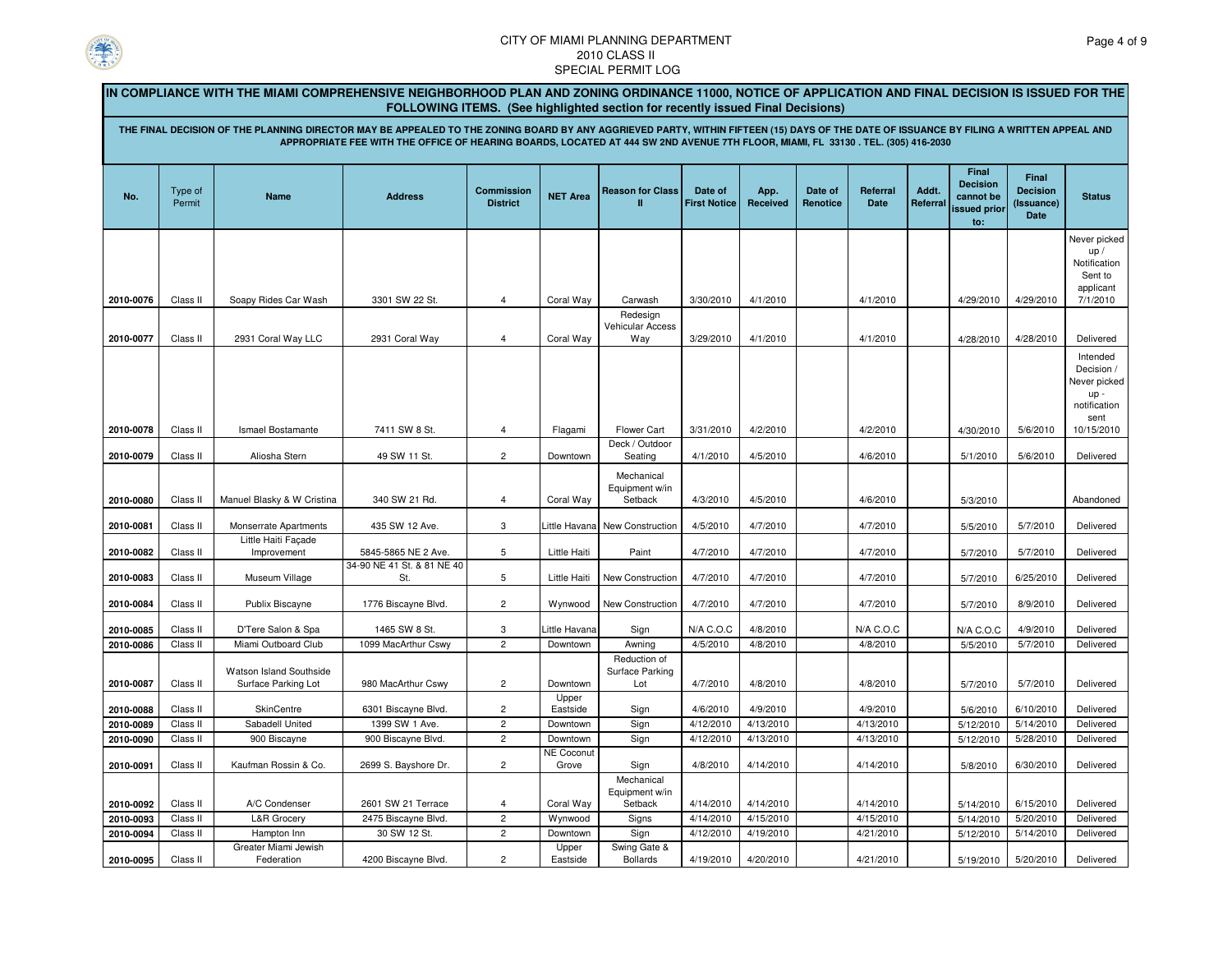

|           |                   | IN COMPLIANCE WITH THE MIAMI COMPREHENSIVE NEIGHBORHOOD PLAN AND ZONING ORDINANCE 11000, NOTICE OF APPLICATION AND FINAL DECISION IS ISSUED FOR THE                                     |                                                                                                                                  |                                      |                            | <b>FOLLOWING ITEMS.</b> (See highlighted section for recently issued Final Decisions) |                                |                  |                     |                  |                   |                                                                     |                                                |                                                             |
|-----------|-------------------|-----------------------------------------------------------------------------------------------------------------------------------------------------------------------------------------|----------------------------------------------------------------------------------------------------------------------------------|--------------------------------------|----------------------------|---------------------------------------------------------------------------------------|--------------------------------|------------------|---------------------|------------------|-------------------|---------------------------------------------------------------------|------------------------------------------------|-------------------------------------------------------------|
|           |                   | THE FINAL DECISION OF THE PLANNING DIRECTOR MAY BE APPEALED TO THE ZONING BOARD BY ANY AGGRIEVED PARTY, WITHIN FIFTEEN (15) DAYS OF THE DATE OF ISSUANCE BY FILING A WRITTEN APPEAL AND | APPROPRIATE FEE WITH THE OFFICE OF HEARING BOARDS, LOCATED AT 444 SW 2ND AVENUE 7TH FLOOR, MIAMI, FL 33130 . TEL. (305) 416-2030 |                                      |                            |                                                                                       |                                |                  |                     |                  |                   |                                                                     |                                                |                                                             |
| No.       | Type of<br>Permit | <b>Name</b>                                                                                                                                                                             | <b>Address</b>                                                                                                                   | <b>Commission</b><br><b>District</b> | <b>NET Area</b>            | <b>Reason for Class</b><br>п                                                          | Date of<br><b>First Notice</b> | App.<br>Received | Date of<br>Renotice | Referral<br>Date | Addt.<br>Referral | Final<br><b>Decision</b><br>cannot be<br><b>issued prior</b><br>to: | Final<br><b>Decision</b><br>(Issuance)<br>Date | <b>Status</b>                                               |
| 2010-0096 | Class II          | Stephanie Duncan Garcia                                                                                                                                                                 | 2701 SW 3 Ave # 101                                                                                                              | $\overline{4}$                       | Coral Way                  | Medical Office                                                                        | 4/19/2010                      | 4/20/2010        |                     | 4/21/2010        |                   | 5/19/2010                                                           | 5/20/2010                                      | Delivered                                                   |
|           |                   |                                                                                                                                                                                         |                                                                                                                                  |                                      |                            | Legalization of a<br>non-conformity                                                   |                                |                  |                     |                  |                   |                                                                     |                                                |                                                             |
| 2010-0097 | Class II          | 1952 NW 1 St.                                                                                                                                                                           | 1952 NW 1 St.                                                                                                                    | 3                                    | ittle Havana               | structure.                                                                            | 4/16/2010                      | 4/21/2010        |                     | 4/21/2010        |                   | 5/16/2010                                                           | 6/10/2010                                      | Delivered                                                   |
| 2010-0098 | Class II          | <b>WKB Restaurant</b>                                                                                                                                                                   | 2550 NW 2 Ave                                                                                                                    | 5                                    | Wynwood                    | Food & Alcohol                                                                        | 4/20/2010                      | 4/22/2010        |                     | 4/22/2010        |                   | 5/20/2010                                                           | 5/20/2010                                      | Delivered                                                   |
| 2010-0099 | Class II          | AAA Million Auto Parts                                                                                                                                                                  | 311 SW 22 St.                                                                                                                    | 3                                    | ittle Havana<br>Upper      | Autocare Service                                                                      | 4/20/2010                      | 4/22/2010        |                     | 4/22/2010        |                   | 5/20/2010                                                           | 5/20/2010                                      | Delivered                                                   |
| 2010-0100 | Class II          | Rene Gonzalez                                                                                                                                                                           | 670 NE 50 Ter                                                                                                                    | $\overline{2}$                       | Eastside                   | Home Occupation                                                                       | 4/22/2010                      | 4/23/2010        |                     | 4/23/2010        |                   | 5/22/2010                                                           | 5/26/2010                                      | Delivered                                                   |
| 2010-0101 | Class II          | <b>ATG Productions Group</b>                                                                                                                                                            | 1728 SW 8 St.                                                                                                                    | 3                                    | ittle Havana               | Bar / Lounge                                                                          | 4/22/2010                      | 4/23/2010        |                     | 4/23/2010        |                   | 5/22/2010                                                           | 5/22/2010                                      | Delivered                                                   |
| 2010-0102 | Class II          | Coral Reef Yacht Club                                                                                                                                                                   | 2484 S. Bayshore Dr.                                                                                                             | $\overline{c}$                       | <b>NE Coconut</b><br>Grove | Exterior<br>Remodeling                                                                | 4/21/2010                      | 4/26/2010        |                     | 4/26/2010        |                   | 5/21/2010                                                           | 5/21/2010                                      | Delivered                                                   |
| 2010-0103 | Class II          | MGS Comm                                                                                                                                                                                | 1790 Coral Way                                                                                                                   | $\overline{4}$                       | Coral Way                  | Sign                                                                                  | 4/23/2010                      | 4/26/2010        |                     | 4/26/2010        |                   | 5/23/2010                                                           | 6/10/2010                                      | Delivered                                                   |
| 2010-0104 | Class II          | Le Hookah Lounge                                                                                                                                                                        | 1561 SW 8 St.                                                                                                                    | 3                                    | ittle Havana.              | Alcoholic<br>Beverage                                                                 | 4/24/2010                      | 4/27/2010        |                     | 4/27/2010        |                   | 5/24/2010                                                           | 8/27/2010                                      | Delivered                                                   |
| 2010-0105 | Class II          | <b>RPS Contracting</b>                                                                                                                                                                  | 2300 SW 3 Ave                                                                                                                    | $\overline{4}$                       | Coral Way                  | Paint                                                                                 | 4/28/2010                      | 4/29/2010        |                     | 4/39/2010        |                   | 5/28/2010                                                           | 8/27/2010                                      | Delivered                                                   |
| 2010-0106 | Class II          | <b>Robert Griffith</b>                                                                                                                                                                  | 1359 SW 22 Ter                                                                                                                   | $\overline{4}$                       | Coral Way                  | Home Occupation                                                                       | 4/27/2010                      | 5/3/2010         |                     | 5/3/2010         |                   | 5/27/2010                                                           | 6/10/2010                                      | Delivered                                                   |
| 2010-0107 | Class II          | Zen Sushi Lounge                                                                                                                                                                        | 1250 S. Miami Ave.                                                                                                               | $\overline{c}$                       | Downtown                   | Outdoor Dining &<br>Signage                                                           | 5/1/2010                       | 5/3/2010         |                     | 5/3/2010         |                   | 5/31/2010                                                           | 6/4/2010                                       | Delivered                                                   |
| 2010-0108 | Class II          | Mier Residence                                                                                                                                                                          | 4060 Ventura Ave                                                                                                                 | $\overline{c}$                       | SW Coconut<br>Grove        | Pool Equipment                                                                        | 4/27/2010                      | 5/3/2010         |                     | 5/3/2010         |                   | 5/27/2010                                                           | 6/10/2010                                      | Delivered                                                   |
| 2010-0109 | Class II          | <b>Rusty Pelican</b>                                                                                                                                                                    | 3201 Rickenbacker Cswy                                                                                                           | $\overline{c}$                       | Downtown                   | Renovations                                                                           | 5/3/2010                       | 5/4/2010         |                     | 5/4/2010         |                   | 6/2/2010                                                            | 11/3/2010                                      | Delivered                                                   |
| 2010-0110 | Class II          | P.F Chang's China Bistro                                                                                                                                                                | 901 S. Miami Ave.                                                                                                                | $\overline{c}$                       | Downtown                   | Outdoor Dining                                                                        | 4/28/2010                      | 5/4/2010         |                     | 5/4/2010         |                   | 5/28/2010                                                           | 6/2/2010                                       | Delivered                                                   |
| 2010-0111 | Class II          | Carmen Franco                                                                                                                                                                           | 1266 NW 6 St.                                                                                                                    | 3                                    | ittle Havana.              | Reduction of<br><b>Backup Distance</b>                                                | 4/29/2010                      | 5/4/2010         |                     | 5/4/2010         |                   | 5/29/2010                                                           | 6/10/2010                                      | Delivered                                                   |
| 2010-0112 | Class II          | Cavas                                                                                                                                                                                   | 900 S. Miami Ave #180                                                                                                            | $\overline{c}$                       | Downtown                   | Renovations                                                                           | 4/30/2010                      | 5/5/2010         |                     | 5/5/2010         |                   | 5/30/2010                                                           | 6/10/2010                                      | Delivered                                                   |
| 2010-0113 | Class II          | Jaime Mejia                                                                                                                                                                             | 129 NE 10 St.                                                                                                                    | $\overline{c}$                       | Downtown                   | Galvanized Fence                                                                      | 4/27/2010                      | 5/5/2010         |                     | 5/5/2010         |                   | 5/27/2010                                                           |                                                | Applicant did<br>not respond<br>to letter - file<br>closed. |
| 2010-0114 | Class II          | Aunt D's Preschool                                                                                                                                                                      | 1101 Brickell Ave                                                                                                                | $\overline{c}$                       | Downtown                   | Daycare                                                                               | 5/5/2010                       | 5/7/2010         |                     | 5/7/2010         |                   | 6/4/2010                                                            | 9/24/2010                                      | Delivered                                                   |
| 2010-0115 | Class II          | Aunt D's Preschool                                                                                                                                                                      | 1221 Brickell Ave                                                                                                                | $\overline{c}$                       | Downtown                   | Daycare                                                                               | 5/5/2010                       | 5/7/2010         |                     | 5/7/2010         |                   | 6/4/2010                                                            | 7/16/2010                                      | Delivered                                                   |
| 2010-0116 | Class II          | Chase                                                                                                                                                                                   | 801 SW 27 Ave                                                                                                                    | 3                                    | Flagami                    | New Construction                                                                      | 5/5/2010                       | 5/7/2010         |                     | 5/7/2010         |                   | 6/4/2010                                                            | 11/3/2010                                      | Delivered                                                   |
| 2010-0117 | Class II          | Miami River Terminal                                                                                                                                                                    | 341 NW S. River Dr.                                                                                                              | 3                                    | Little Havana              | Sign                                                                                  | 5/7/2010                       | 5/10/2010        |                     | 5/10/2010        |                   | 6/6/2010                                                            | 6/10/2010                                      | Delivered                                                   |
| 2010-0118 | Class II          | <b>Big Fish</b>                                                                                                                                                                         | 39 & 55 SW Miami Avenue<br>Rd.                                                                                                   | $\overline{c}$                       | Downtown                   | New Construction                                                                      | 5/10/2010                      | 5/10/2010        |                     | 5/10/2010        |                   | 6/9/2010                                                            | 5/2/2012                                       | Delivered                                                   |
| 2010-0119 | Class II          | La Tica Fashion                                                                                                                                                                         | 1527 W. Flagler St.                                                                                                              | 3                                    | ittle Havana               | Sign                                                                                  | N/A C.O.C                      | 5/10/2010        |                     | N/A C.O.C        |                   | N/A C.O.C                                                           | 5/14/2010                                      | Delivered                                                   |
| 2010-0120 | Class II          | Limon 305                                                                                                                                                                               | 1057 SE 1 Ave.                                                                                                                   | $\overline{c}$                       | Downtown                   | Outdoor Seating                                                                       | 5/6/2010                       | 5/11/2010        |                     | 5/12/2010        |                   | 6/5/2010                                                            | 6/10/2010                                      | Delivered                                                   |
|           |                   |                                                                                                                                                                                         |                                                                                                                                  |                                      |                            |                                                                                       |                                |                  |                     |                  |                   |                                                                     |                                                |                                                             |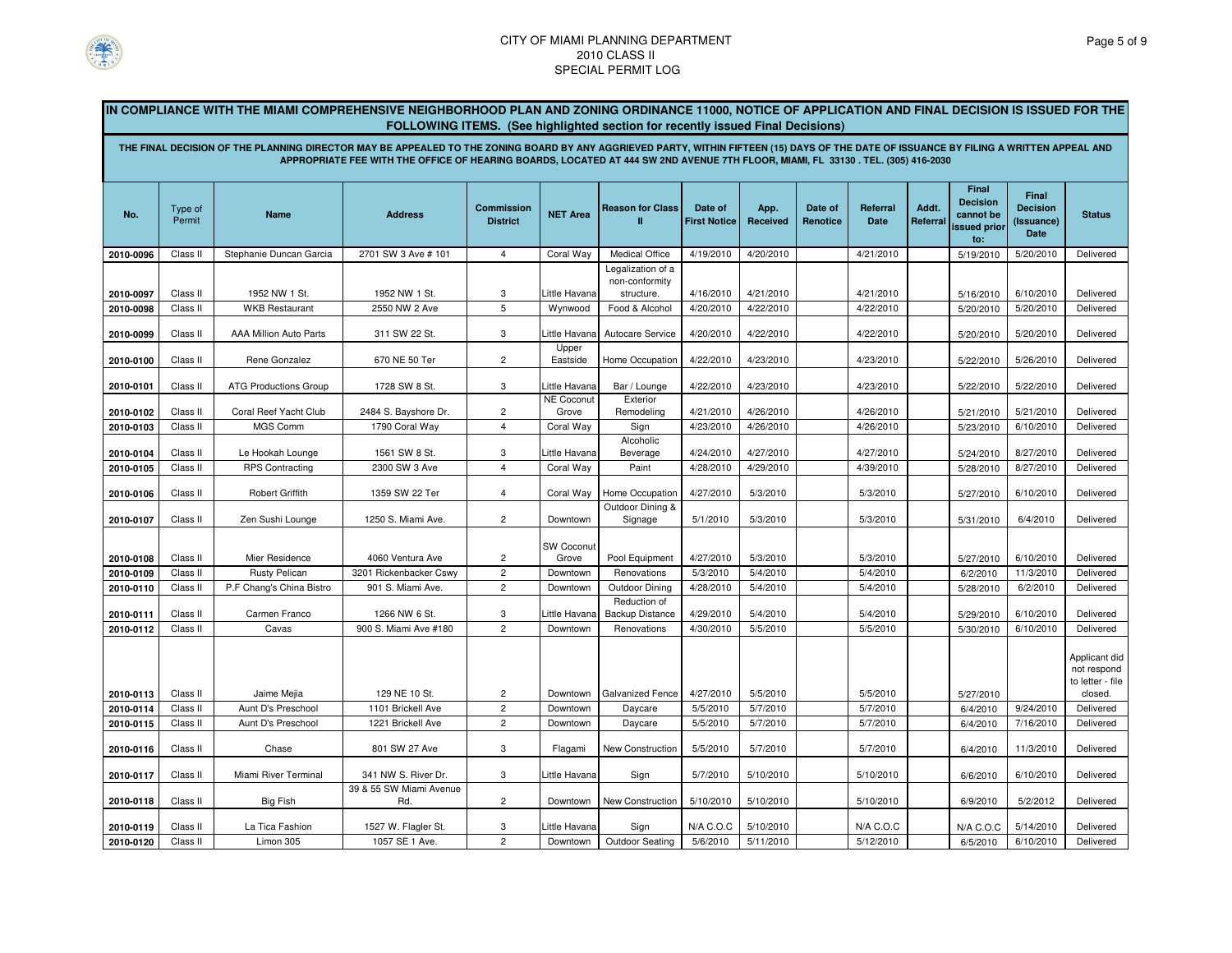

|                        |                                                                                                                                                                                                                                                                                                                                                                                                                               | IN COMPLIANCE WITH THE MIAMI COMPREHENSIVE NEIGHBORHOOD PLAN AND ZONING ORDINANCE 11000, NOTICE OF APPLICATION AND FINAL DECISION IS ISSUED FOR THE |                                           |                                           |                               |                                                |                                |                        |                     |                        |                   |                                                     |                                                       |                                                                          |  |
|------------------------|-------------------------------------------------------------------------------------------------------------------------------------------------------------------------------------------------------------------------------------------------------------------------------------------------------------------------------------------------------------------------------------------------------------------------------|-----------------------------------------------------------------------------------------------------------------------------------------------------|-------------------------------------------|-------------------------------------------|-------------------------------|------------------------------------------------|--------------------------------|------------------------|---------------------|------------------------|-------------------|-----------------------------------------------------|-------------------------------------------------------|--------------------------------------------------------------------------|--|
|                        | <b>FOLLOWING ITEMS.</b> (See highlighted section for recently issued Final Decisions)<br>THE FINAL DECISION OF THE PLANNING DIRECTOR MAY BE APPEALED TO THE ZONING BOARD BY ANY AGGRIEVED PARTY, WITHIN FIFTEEN (15) DAYS OF THE DATE OF ISSUANCE BY FILING A WRITTEN APPEAL AND<br>APPROPRIATE FEE WITH THE OFFICE OF HEARING BOARDS, LOCATED AT 444 SW 2ND AVENUE 7TH FLOOR, MIAMI, FL 33130 . TEL. (305) 416-2030<br>Final |                                                                                                                                                     |                                           |                                           |                               |                                                |                                |                        |                     |                        |                   |                                                     |                                                       |                                                                          |  |
| No.                    | Type of<br>Permit                                                                                                                                                                                                                                                                                                                                                                                                             | <b>Name</b>                                                                                                                                         | <b>Address</b>                            | <b>Commission</b><br><b>District</b>      | <b>NET Area</b>               | <b>Reason for Class</b><br>л                   | Date of<br><b>First Notice</b> | App.<br>Received       | Date of<br>Renotice | Referral<br>Date       | Addt.<br>Referral | <b>Decision</b><br>cannot be<br>issued prior<br>to: | Final<br><b>Decision</b><br>(Issuance)<br><b>Date</b> | <b>Status</b>                                                            |  |
|                        | Class II                                                                                                                                                                                                                                                                                                                                                                                                                      | Andrew De Pass                                                                                                                                      | 5701 N Bayshore Dr.                       | $\overline{c}$                            | Upper<br>Eastside             | Addition                                       | 5/6/2010                       | 5/11/2010              |                     | 5/12/2010              |                   |                                                     | 6/10/2010                                             | Never Picked<br>up/<br>Notification<br>Sent to<br>applicant<br>9/30/2010 |  |
| 2010-0121              | Class II                                                                                                                                                                                                                                                                                                                                                                                                                      | Deon Mandelstam Residence                                                                                                                           | 3325 Franklin Ave                         | $\overline{c}$                            | Coconut<br>Grove              | Remodeling of a<br>legal non-                  | 5/12/2010                      | 5/12/2010              |                     | 5/12/2010              |                   | 6/5/2010                                            | 6/11/2010                                             | Delivered                                                                |  |
| 2010-0122<br>2010-0123 | Class II                                                                                                                                                                                                                                                                                                                                                                                                                      | Altos Plaza Publix<br>Supermarket                                                                                                                   | SW 1 St. & 22 Ave.                        | 3                                         | ittle Havana                  | conforming duplex.<br>New Construction         | 5/11/2010                      | 5/12/2010              |                     | 5/12/2010              |                   | 6/11/2010<br>6/10/2010                              | 10/21/2010                                            | Delivered                                                                |  |
| 2010-0124              | Class II                                                                                                                                                                                                                                                                                                                                                                                                                      | Mr. & Mrs. Evelio Gomez                                                                                                                             | 871 N. Venetian Dr.<br>350 NW 13 St.      | $\overline{c}$<br>5                       | Downtown                      | Two Story Garage<br>Addition                   | 5/12/2010<br>5/6/2010          | 5/12/2010<br>5/13/2010 |                     | 5/12/2010              |                   | 6/11/2010                                           | 6/11/2010<br>7/16/2010                                | Delivered                                                                |  |
| 2010-0125<br>2010-0126 | Class II<br>Class II                                                                                                                                                                                                                                                                                                                                                                                                          | Gibson Park<br>Nathan Miller                                                                                                                        | 7100 NE 5 Ave.                            | $\overline{c}$                            | Overtown<br>Upper<br>Eastside | Parking<br>A/C within 10' PL                   | 5/7/2010                       | 5/13/2010              |                     | 5/13/2010<br>5/13/2010 |                   | 6/5/2010<br>6/6/2010                                | 6/10/2010                                             | Delivered<br>Delivered                                                   |  |
| 2010-0127              | Class II                                                                                                                                                                                                                                                                                                                                                                                                                      | Le Kabob                                                                                                                                            | 1250 S. Miami Ave.                        | $\overline{c}$                            | Downtown                      | Sign                                           | 5/10/2010                      | 5/13/2010              |                     | 5/13/2010              |                   | 6/9/2010                                            | 6/10/2010                                             | Delivered<br>Ready for                                                   |  |
| 2010-0128<br>2010-0129 | Class II<br>Class II                                                                                                                                                                                                                                                                                                                                                                                                          | Office Building<br>Pets Smart                                                                                                                       | 2801 SW 3 Ave.<br>3301 SW 22 St.          | $\overline{4}$<br>$\overline{\mathbf{4}}$ | Coral Way<br>Coral Way        | New Construction<br>Sign                       | 5/12/2010<br>5/10/2010         | 5/13/2010<br>5/14/2010 |                     | 5/13/2010<br>5/17/2010 |                   | 6/11/2010<br>6/9/2010                               | 1/26/2011<br>6/10/2010                                | Pickup<br>Delivered                                                      |  |
| 2010-0130              | Class II                                                                                                                                                                                                                                                                                                                                                                                                                      | <b>Andrew Palmer</b>                                                                                                                                | 3612 Bayview Rd                           | $\overline{2}$                            | Coconut<br>Grove              | Mechanical<br>Equipment w/in<br>Setback        | 5/14/2010                      | 5/14/2010              |                     | 5/17/2010              |                   | 6/13/2010                                           | 6/25/2010                                             | Delivered                                                                |  |
| 2010-0131              | Class II                                                                                                                                                                                                                                                                                                                                                                                                                      | Bordercross Eco Cultural                                                                                                                            | 1333 SW 8 St.                             | 3                                         | ittle Havana                  | Sign<br>Facade                                 | N/A C.O.C                      | 5/14/2010              |                     | N/A C.O.C              |                   | N/A C.O.C                                           | 5/19/2010                                             | Delivered                                                                |  |
| 2010-0132<br>2010-0133 | Class II<br>Class II                                                                                                                                                                                                                                                                                                                                                                                                          | <b>Winn Dixie</b><br>Le Kabob                                                                                                                       | 3275 SW 22 St.<br>1250 S. Miami Ave.      | $\overline{4}$<br>$\overline{c}$          | Coral Way<br>Downtown         | Renovation<br><b>Outdoor Seating</b>           | 5/14/2010<br>5/12/2010         | 5/17/2010<br>5/17/2010 |                     | 5/17/2010<br>5/17/2010 |                   | 6/13/2010<br>6/11/2010                              | 6/25/2010<br>6/11/2010                                | Delivered<br>Delivered                                                   |  |
|                        |                                                                                                                                                                                                                                                                                                                                                                                                                               |                                                                                                                                                     |                                           |                                           |                               |                                                |                                |                        |                     |                        |                   |                                                     |                                                       | Certified letter<br>sent<br>7/29/2011 /<br>No response<br>within 5 days  |  |
| 2010-0134<br>2010-0135 | Class II<br>Class II                                                                                                                                                                                                                                                                                                                                                                                                          | Hotel<br>Alphagraphic                                                                                                                               | 1401 SW 8 St.<br>3530 SW 22 St.           | 3<br>$\overline{4}$                       | Little Havana<br>Coral Way    | New Construction<br>Sign                       | 5/17/2010<br>5/11/2010         | 5/18/2010<br>5/18/2010 |                     | 5/18/2010<br>5/18/2010 |                   | 6/16/2010<br>6/10/2010                              | 6/10/2010                                             | Closed<br>Delivered                                                      |  |
| 2010-0136              | Class II                                                                                                                                                                                                                                                                                                                                                                                                                      | Alfredo Alvarez                                                                                                                                     | 3424 SW 5 St.                             | $\overline{4}$                            | Flagami                       | Gazebo /<br>Preservation of<br>Natural Feature | 5/17/2010                      | 5/18/2010              |                     | 5/18/2010              |                   | 6/16/2010                                           | 6/25/2010                                             | Delivered                                                                |  |
| 2010-0137              | Class II                                                                                                                                                                                                                                                                                                                                                                                                                      | Chase Bank                                                                                                                                          | 3700 W Flagler St.                        | $\overline{4}$                            | <b>West Flagler</b>           | Drive Thru                                     | 5/17/2010                      | 5/18/2010              |                     | 5/18/2010              |                   | 6/16/2010                                           | 7/23/2010                                             | Delivered                                                                |  |
| 2010-0138              | Class II                                                                                                                                                                                                                                                                                                                                                                                                                      | Pinnacle Little Havana<br>Acitivity and Nutrition Center                                                                                            | 725 SW 9 St. & 700-20-28-<br>740 SW 8 St. | 3                                         | Little Havana                 | New Construction                               | 5/17/2010                      | 5/18/2010              |                     | 5/18/2010              |                   | 6/16/2010                                           | 7/9/2010                                              | Delivered                                                                |  |
| 2010-0139              | Class II                                                                                                                                                                                                                                                                                                                                                                                                                      | Cuban Museum                                                                                                                                        | 1200 SW 22 St.                            | $\overline{4}$                            | Coral Way                     | Remodeling /<br>Addition                       | 5/17/2010                      | 5/19/2010              |                     | 5/19/2010              |                   | 6/16/2010                                           | 6/25/2010                                             | Delivered                                                                |  |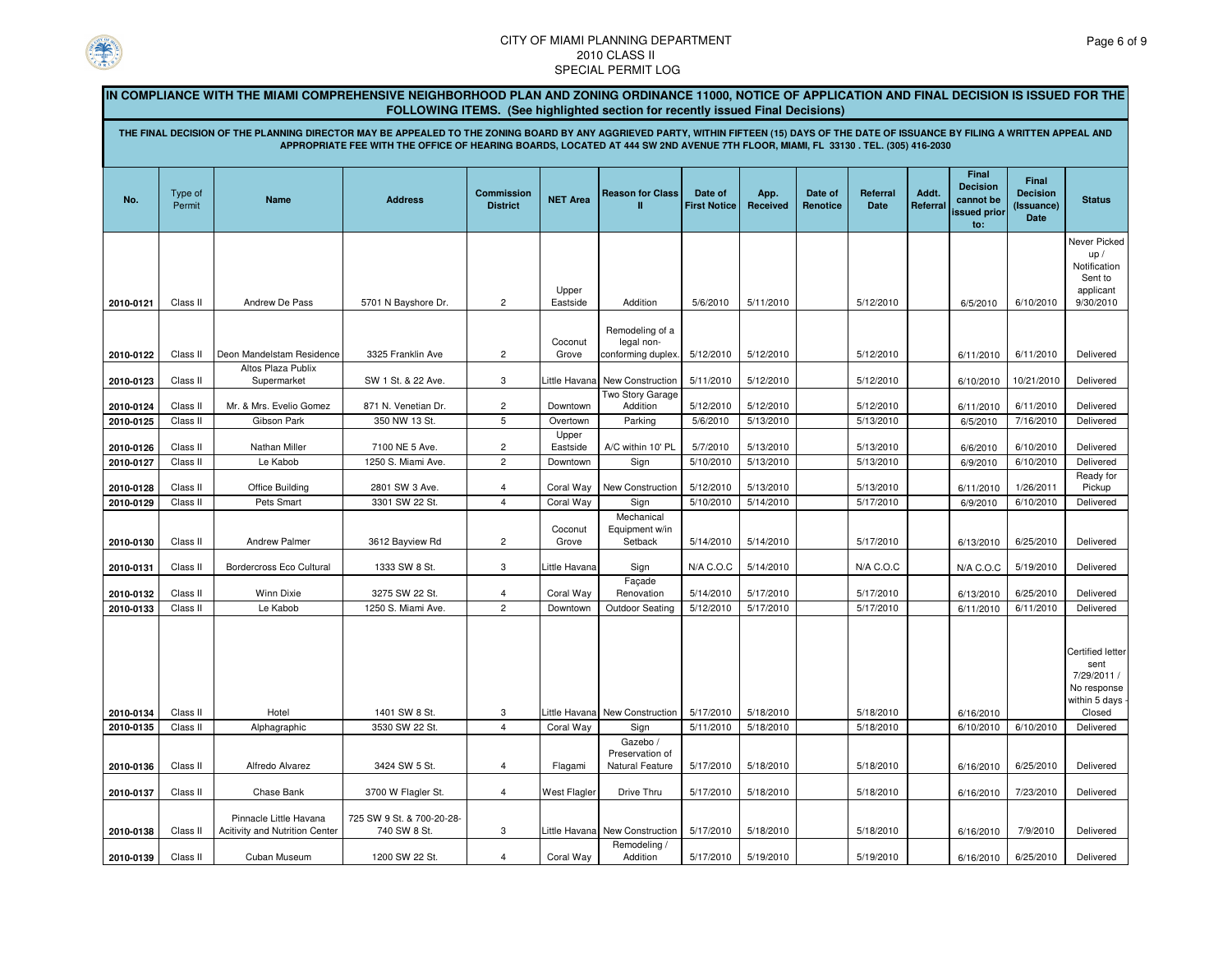

**2010-0157**

**2010-0158**

**2010-0159**

**2010-0160**

**7** | Warrant | Brandon LLC | 1923 SW 8 St. | 3 | Little Havana

### CITY OF MIAMI PLANNING DEPARTMENT2010 CLASS IISPECIAL PERMIT LOG

|                        |                      | IN COMPLIANCE WITH THE MIAMI COMPREHENSIVE NEIGHBORHOOD PLAN AND ZONING ORDINANCE 11000, NOTICE OF APPLICATION AND FINAL DECISION IS ISSUED FOR THE                                     |                                                                                                                                 |                                      |                       |                                                                                       |                                |                        |                     |                         |                   |                                                              |                                                       |                                                                               |
|------------------------|----------------------|-----------------------------------------------------------------------------------------------------------------------------------------------------------------------------------------|---------------------------------------------------------------------------------------------------------------------------------|--------------------------------------|-----------------------|---------------------------------------------------------------------------------------|--------------------------------|------------------------|---------------------|-------------------------|-------------------|--------------------------------------------------------------|-------------------------------------------------------|-------------------------------------------------------------------------------|
|                        |                      |                                                                                                                                                                                         |                                                                                                                                 |                                      |                       | <b>FOLLOWING ITEMS.</b> (See highlighted section for recently issued Final Decisions) |                                |                        |                     |                         |                   |                                                              |                                                       |                                                                               |
|                        |                      | THE FINAL DECISION OF THE PLANNING DIRECTOR MAY BE APPEALED TO THE ZONING BOARD BY ANY AGGRIEVED PARTY, WITHIN FIFTEEN (15) DAYS OF THE DATE OF ISSUANCE BY FILING A WRITTEN APPEAL AND | APPROPRIATE FEE WITH THE OFFICE OF HEARING BOARDS, LOCATED AT 444 SW 2ND AVENUE 7TH FLOOR, MIAMI, FL 33130. TEL. (305) 416-2030 |                                      |                       |                                                                                       |                                |                        |                     |                         |                   |                                                              |                                                       |                                                                               |
| No.                    | Type of<br>Permit    | Name                                                                                                                                                                                    | <b>Address</b>                                                                                                                  | <b>Commission</b><br><b>District</b> | <b>NET Area</b>       | <b>Reason for Class</b><br>п                                                          | Date of<br><b>First Notice</b> | App.<br>Received       | Date of<br>Renotice | Referral<br><b>Date</b> | Addt.<br>Referral | Final<br><b>Decision</b><br>cannot be<br>issued prior<br>to: | <b>Final</b><br><b>Decision</b><br>(Issuance)<br>Date | <b>Status</b>                                                                 |
|                        |                      |                                                                                                                                                                                         | 1638 SW 8 St.                                                                                                                   |                                      | Little Havana         | Alcoholic                                                                             |                                | 5/19/2010              |                     | 5/19/2010               |                   |                                                              |                                                       |                                                                               |
| 2010-0140              | Class II             | Art District Cigars Inc.                                                                                                                                                                |                                                                                                                                 | 3                                    |                       | Beverage                                                                              | 5/17/2010                      |                        |                     |                         |                   | 6/16/2010                                                    | 6/25/2010                                             | Delivered                                                                     |
| 2010-0141              | Class II             | 888 Brickell                                                                                                                                                                            | 888 Brickell Ave.                                                                                                               | $\overline{c}$                       | Downtown              | New Construction                                                                      | 5/18/2010                      | 5/19/2010              |                     | 5/19/2010               |                   | 6/17/2010                                                    |                                                       | Closed                                                                        |
| 2010-0142              | Class II             | Il Gabbiano                                                                                                                                                                             | 335 S Biscayne Blvd.                                                                                                            | $\overline{c}$                       | Downtown              | Glass Canopy                                                                          | 5/19/2010                      | 5/19/2010              |                     | 5/20/2010               |                   | 6/18/2010                                                    |                                                       | Withdrawn                                                                     |
| 2010-0143              | Class II             | Solar Universe Miami                                                                                                                                                                    | 401 Biscayne Blvd.                                                                                                              | $\overline{c}$                       | Downtown              | Solar Powered<br><b>Study Center</b>                                                  | 5/17/2010                      | 5/19/2010              |                     | 5/20/2010               |                   | 6/16/2010                                                    | 6/24/2010                                             | Delivered                                                                     |
| 2010-0144              | Class II             | <b>City Center Storage</b>                                                                                                                                                              | 205 SW 3 St.                                                                                                                    | $\overline{c}$                       | Downtown              | New Construction                                                                      | 5/18/2010                      | 5/19/2010              |                     | 5/20/2010               |                   | 6/17/2010                                                    |                                                       | Withdrawn                                                                     |
| 2010-0145              | Class II             | <b>President Supermarket</b>                                                                                                                                                            | 504 SW 8 St.                                                                                                                    | 3                                    | Little Havana         | New Construction                                                                      | 5/18/2010                      | 5/19/2010              |                     | 5/20/2010               |                   | 6/17/2010                                                    |                                                       | Pending<br><b>UDRB</b>                                                        |
| 2010-0146              | Class II             | <b>Atlas Building</b>                                                                                                                                                                   | 135 NE 39 St. & 130 NE 40<br>St.                                                                                                | 5                                    | Little Haiti          | New Construction                                                                      | 5/19/2010                      | 5/19/2010              |                     | 5/20/2010               |                   | 6/18/2010                                                    | 4/5/2012                                              | Delivered                                                                     |
| 2010-0147              | Class II             | 64 Park Place                                                                                                                                                                           | 6443 Biscayne Blvd.                                                                                                             | $\overline{2}$                       | Upper<br>Eastside     | New Construction                                                                      | 5/19/2010                      | 5/19/2010              |                     | 5/20/2010               |                   | 6/18/2010                                                    |                                                       | Closed                                                                        |
|                        |                      |                                                                                                                                                                                         |                                                                                                                                 |                                      | Coconut               |                                                                                       |                                |                        |                     |                         |                   |                                                              |                                                       | Pending IDR<br>& UDRB /<br>Application<br>Denied<br>eferred back <sup>.</sup> |
| 2010-0148              | Class II             | H <sub>2</sub> O Academy                                                                                                                                                                | 3710 Grand Ave.                                                                                                                 | $\overline{c}$                       | Grove                 | New Construction                                                                      | 5/19/2010                      | 5/19/2010              |                     | 5/20/2010               |                   | 6/18/2010                                                    |                                                       | to Zoning.                                                                    |
| 2010-0149              | Class II             | <b>Summit Properties</b>                                                                                                                                                                | 50 SE 10 St.                                                                                                                    | $\overline{c}$                       | Downtown              | Paint                                                                                 | 5/20/2010                      | 5/20/2010              |                     | 5/21/2010               |                   | 6/19/2010                                                    | 6/25/2010                                             | Delivered                                                                     |
| 2010-0150              | Class II             | Peoples Credit Union                                                                                                                                                                    | 6301 Biscayne Blvd.                                                                                                             | $\overline{2}$                       | Upper<br>Eastside     | ATM / Canopy<br><b>Exterior Work</b>                                                  | 5/20/2010                      | 5/21/2010              |                     | 5/21/2010               |                   | 6/19/2010                                                    | 6/24/2010                                             | Delivered                                                                     |
| 2010-0151              | Class II             | Olloqui Residence                                                                                                                                                                       | 1665 S Miami Ave                                                                                                                | 4                                    | Coral Way             | New Construction                                                                      | 5/19/2010                      | 5/21/2010              |                     | 5/21/2010               |                   | 6/18/2010                                                    | 11/29/2010                                            | Delivered                                                                     |
| 2010-0152              | Class II             | Garcia Residence                                                                                                                                                                        | 4505 Sabal Plam Rd.                                                                                                             | $\overline{c}$                       | Upper<br>Eastside     | New Construction                                                                      | 5/18/2010                      | 5/21/2010              |                     | 5/21/2010               |                   | 6/17/2010                                                    | 6/25/2010                                             | Delivered                                                                     |
| 2010-0153              | Class II             | City of Miami Parking                                                                                                                                                                   | 40 NW 3 St.                                                                                                                     | $\overline{2}$                       | Downtown              | Sign                                                                                  | 6/9/2010                       | 6/9/2010               |                     | 6/9/2010                |                   | 7/9/2010                                                     | 7/21/2010                                             | Delivered                                                                     |
|                        |                      |                                                                                                                                                                                         |                                                                                                                                 |                                      |                       | Storefront and<br>Façade                                                              |                                |                        |                     |                         |                   |                                                              |                                                       |                                                                               |
| 2010-0154<br>2010-0155 | Class II<br>Class II | 888 Biscayne Holdings<br>Sergios Restaurant                                                                                                                                             | 888 Biscayne Blvd. #100<br>3252 SW 22 St.                                                                                       | 2<br>$\overline{4}$                  | Downtown<br>Coral Way | Renovations<br>Canopy                                                                 | 6/11/2010<br>6/16/2010         | 6/11/2010<br>6/16/2010 |                     | 6/11/2010<br>6/17/2010  |                   | 7/11/2010<br>7/16/2010                                       | 7/16/2010<br>7/16/2010                                | Delivered<br>Delivered                                                        |
| 2010-0156              | Class II             | Adonai                                                                                                                                                                                  | 830 SE 1 Ave.                                                                                                                   | $\overline{2}$                       | Downtown              | Exterior<br>Remodeling                                                                | 7/13/2010                      | 7/19/2010              |                     | 7/20/2010               |                   | 8/12/2010                                                    | 8/17/2010                                             | Delivered                                                                     |

Cultural Theater

Class II Shenandoah Branch Library 2111 SW 19 St. 4 Coral Way Monument Sign 7/22/2010 7/22/2010 7/22/2010 8/21/2010

Class II X Shoes 3252 NE 1 Ave # 102 <sup>1</sup> Wynwood Sign 7/19/2010 7/26/2010 7/26/2010 8/18/2010

0 | Warrant | Composible Composition | 243 NW South River Dr. | 3 | Little Havana | Spa | 8/5/2010 | 8/6/2010 | 8/6/2010 | 9/4/2010 | 9/4/2010 | 9/4/2010 | 9/4/2010 | 9/4/2010 | 9/4/2010 | 9/4/2010 | 9/4/2010 | 9/4/2010 |

Lounge 7/20/2010 7/21/2010 7/21/2010

0 8/12/2010 8/17/2010 Delivered

9/8/2010 Delivered

8/27/2010 Delivered

9/4/2010 9/17/2010 Delivered

No Class II Req. Ok per Midtown Master Sign Package

8/19/2010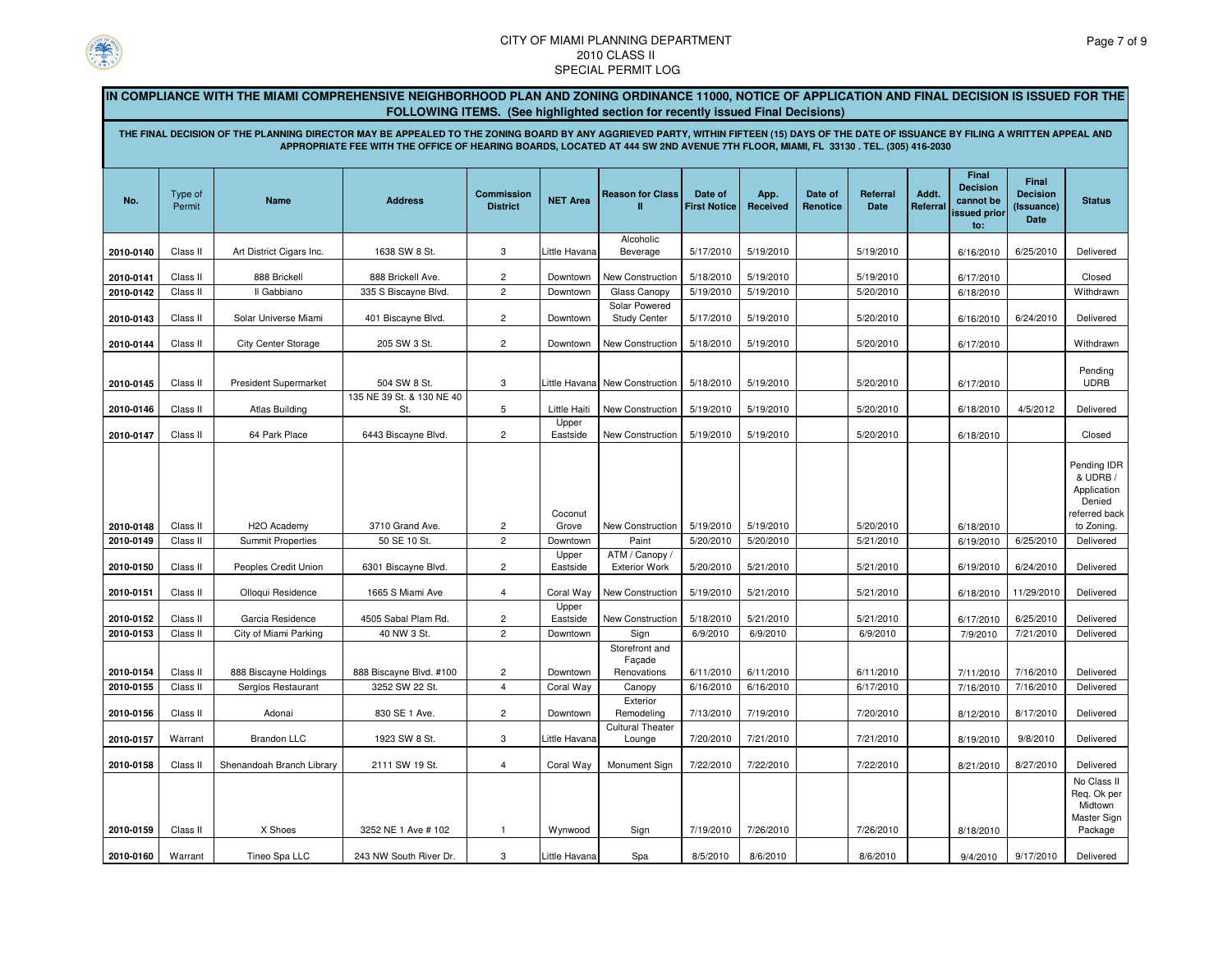

**IN COMPLIANCE WITH THE MIAMI COMPREHENSIVE NEIGHBORHOOD PLAN AND ZONING ORDINANCE 11000, NOTICE OF APPLICATION AND FINAL DECISION IS ISSUED FOR THE FOLLOWING ITEMS. (See highlighted section for recently issued Final Decisions)**

**THE FINAL DECISION OF THE PLANNING DIRECTOR MAY BE APPEALED TO THE ZONING BOARD BY ANY AGGRIEVED PARTY, WITHIN FIFTEEN (15) DAYS OF THE DATE OF ISSUANCE BY FILING A WRITTEN APPEAL AND APPROPRIATE FEE WITH THE OFFICE OF HEARING BOARDS, LOCATED AT 444 SW 2ND AVENUE 7TH FLOOR, MIAMI, FL 33130 . TEL. (305) 416-2030**

|           |                   |                                  |                                                                                  |                                      |                            |                                             |                                |                  |                     |                  |                   | Final<br><b>Decision</b>         | Final                                 |                                    |
|-----------|-------------------|----------------------------------|----------------------------------------------------------------------------------|--------------------------------------|----------------------------|---------------------------------------------|--------------------------------|------------------|---------------------|------------------|-------------------|----------------------------------|---------------------------------------|------------------------------------|
| No.       | Type of<br>Permit | Name                             | <b>Address</b>                                                                   | <b>Commission</b><br><b>District</b> | <b>NET Area</b>            | <b>Reason for Class</b>                     | Date of<br><b>First Notice</b> | App.<br>Received | Date of<br>Renotice | Referral<br>Date | Addt.<br>Referral | cannot be<br>issued prior<br>to: | <b>Decision</b><br>(Issuance)<br>Date | <b>Status</b>                      |
| 2010-0161 | Warrant           | FL-MIA 2033                      | 6355 SW 8 St.                                                                    | $\overline{4}$                       | Flagami                    | Antennas                                    | 8/5/2010                       | 8/10/2010        |                     | 8/10/2010        |                   | 9/4/2010                         | 9/24/2010                             | Delivered                          |
| 2010-0162 | Warrant           | <b>FL-MIA 2037</b>               | 804 SW 1 St.                                                                     | 3                                    | Little Havana              | Antennas                                    | 8/5/2010                       | 8/10/2010        |                     | 8/10/2010        |                   | 9/4/2010                         |                                       | Closed                             |
|           |                   |                                  |                                                                                  |                                      |                            |                                             |                                |                  |                     |                  |                   |                                  |                                       |                                    |
| 2010-0163 | Class II          | Jorge Sanchez Calderon<br>Studio | 75 NW 12 St.                                                                     | $\overline{2}$                       | Downtown                   | Addition of 888 sq.<br>ft. of retail space. | 8/5/2010                       | 8/11/2010        |                     | 8/16/2010        |                   | 9/4/2010                         | 9/29/2010                             | Delivered                          |
| 2010-0164 | Class II          | <b>Habitat for Humanity</b>      | 1714 NW 64 St.                                                                   | 5                                    | <b>Model City</b>          | A/C within 10' PL                           | 8/13/2010                      | 8/18/2010        |                     | 8/18/2010        |                   | 9/12/2010                        | 9/20/2010                             | Delivered                          |
| 2010-0165 | Class II          | <b>Habitat for Humanity</b>      | 6320 NW 17 Ave                                                                   | 5                                    | <b>Model City</b>          | A/C within 10' PL                           | 8/13/2010                      | 8/18/2010        |                     | 8/18/2010        |                   | 9/12/2010                        | 9/20/2010                             | Delivered                          |
| 2010-0166 | Warrant           | Grandpa Adult Daycare            | 3293 NW 7 St.                                                                    | 3                                    | Little Havana              | <b>Adult Daycare</b>                        | 8/19/2010                      | 8/20/2010        |                     | 8/23/2010        |                   | 9/18/2010                        | 9/29/2010                             | Delivered                          |
|           |                   |                                  |                                                                                  |                                      |                            |                                             |                                |                  |                     |                  |                   |                                  |                                       |                                    |
|           |                   |                                  |                                                                                  |                                      | NE Coconut                 | Remodeling Pool<br>New Spa / New            |                                |                  |                     |                  |                   |                                  |                                       |                                    |
| 2010-0167 | Class II          | Gamios Investment                | 2989 Natoma St.                                                                  | $\overline{2}$                       | Grove                      | Pool Deck Pavers                            | 8/19/2010                      | 8/25/2010        |                     | 8/25/2010        |                   | 9/18/2010                        | 9/19/2010                             | Delivered                          |
| 2010-0168 | Warrant           | <b>FL-MIA2039</b>                | 169 E Flagler St.                                                                | $\overline{2}$                       | Downtown                   | Antennas                                    | 8/20/2010                      | 8/26/2010        |                     | 8/26/2010        |                   | 9/19/2010                        |                                       | Closed                             |
| 2010-0169 | Warrant           | <b>Bridges Aderhold</b>          | 105 NW 23 St.                                                                    | $\mathbf{1}$                         | Allapattah                 | Bar / Lounge                                | 9/2/2010                       | 9/7/2010         |                     | 9/7/2010         |                   | 10/2/2010                        | 10/21/2010                            | Delivered                          |
| 2010-0170 | Warrant           | Palau LLC                        | 1250 S. Miami Ave.                                                               | $\overline{2}$                       | Downtown                   | Outdoor Dining                              | 9/10/2010                      | 9/10/2010        |                     | 9/13/2010        |                   | 10/10/2010                       | 10/21/2010                            | Delivered                          |
| 2010-0171 | Warrant           | Trulucks                         | 777 Brickell Ave.                                                                | $\overline{2}$                       | Downtown                   | Outdoor Dining                              | 9/7/2010                       | 9/13/2010        |                     | 9/13/2010        |                   | 10/7/2010                        | 10/15/2010                            | Delivered                          |
| 2010-0172 | Warrant           | Astrid Rodriguez                 | 1750 SW 13 Ave.                                                                  | $\overline{4}$                       | Coral Way                  | Pool & Equipment                            | 9/13/2010                      | 9/14/2010        |                     | 9/14/2010        |                   | 10/13/2010                       | 10/21/2010                            | Delivered                          |
| 2010-0173 | Warrant           | Joey's                           | 2506 NW 2 Ave.                                                                   | $\mathbf{1}$                         | Wynwood                    | Liquor License                              | 9/14/2010                      | 9/14/2010        |                     | 9/14/2010        |                   | 10/14/2010                       | 10/21/2010                            | Delivered                          |
| 2010-0174 | Class II          | <b>CVS Pharmacy</b>              | 2720-2726-2734-2744 SW 7<br>St.; 700 SW 27 Ave; 2713-<br>2719-2729-2747 SW 8 St. | 4                                    | West Flagler               | Drive Thru                                  | 9/21/2010                      | 9/21/2010        |                     | 9/21/2010        |                   | 10/21/2010                       |                                       | Intended<br>Decision<br>11/05/2010 |
| 2010-0175 | Warrant           | New Swimming Pool                | 1770 SW 13 Ave                                                                   | $\overline{4}$                       | Coral Way                  | Swimming Pool                               | 9/22/2010                      | 9/22/2010        |                     | 9/23/2010        |                   | 10/22/2010                       | 11/3/2010                             | Delivered                          |
| 2010-0176 | Class II          | Outdoor Dining                   | 3201 N. Miami Ave.                                                               | $\overline{2}$                       | Wynwood                    | Outdoor Dining                              | 9/29/2010                      | 9/29/2010        |                     | 9/29/2010        |                   | 10/29/2010                       | 11/19/2010                            | Delivered                          |
| 2010-0177 | Warrant           | <b>Outdoor Seating</b>           | 1428 Brickell Ave.                                                               | $\overline{c}$                       | Downtown                   | <b>Outdoor Seating</b>                      | 10/6/2010                      | 10/6/2010        |                     | 10/6/2010        |                   | 11/5/2010                        | 3/7/2011                              | Delivered                          |
| 2010-0178 | Class II          | La Casita Wellness Center        | 1119 SW 1 St                                                                     | 3                                    | Little Havana              | Parking                                     | 10/7/2010                      | 10/7/2010        |                     | 10/7/2010        |                   | 11/6/2010                        |                                       |                                    |
| 2010-0179 | Warrant           | Lester's                         | 2519-2523 NW 2nd Ave.                                                            | $\overline{2}$                       | Wynwood                    | Bar 2COP                                    | 10/27/2010                     | 10/28/2010       |                     | 10/28/2010       |                   | 11/26/2010                       | 12/20/2010                            | Delivered                          |
| 2010-0180 | Warrant           | Happy Days Adult Daycare         | 1409 SW 22 St.                                                                   | $\overline{4}$                       | Coral Way                  | <b>Adult Daycare</b>                        | 11/5/2010                      | 11/8/2010        |                     | 11/8/2010        |                   | 12/5/2010                        | 12/20/2010                            | Delivered                          |
| 2010-0181 | Warrant           | Little Havana Cigar Factory      | 1501 SW 8 St.                                                                    | 3                                    | Little Havana              | Liquor License                              | 11/8/2010                      | 11/9/2010        |                     | 11/9/2010        |                   | 12/8/2010                        | 12/20/2010                            | Delivered                          |
| 2010-0182 | Class II          | Vega Building                    | 1701 NW 15 St.                                                                   | $\mathbf{1}$                         | Allapattah                 | Reduction of<br>Loading Space               | 11/16/2010                     | 11/23/2010       |                     | 11/23/2010       |                   | 12/16/2010                       | 2/8/2011                              | Delivered                          |
| 2010-0183 | Class II          | <b>Batley Investment</b>         | 3175-77 Florida Ave.                                                             | $\overline{c}$                       | <b>NE Coconut</b><br>Grove | Two Story Duplex                            | 11/23/2010                     | 11/24/2010       |                     | 11/24/2010       |                   | 12/23/2010                       | 1/14/2011                             | Delivered                          |
| 2010-0184 | Warrant           | Miracle Market Place             | 3301 SW 22 St                                                                    | $\overline{4}$                       | Coral Way                  | Sign                                        | 11/23/2010                     | 11/29/2010       |                     | 11/30/2010       |                   | 12/23/2010                       | 1/26/2011                             | Delivered                          |
| 2010-0185 | Warrant           | <b>Caritas Alegres</b>           | 2407 NW 7 St.                                                                    | $\mathbf{1}$                         | Flagami                    | Adult Daycare                               | 12/1/2010                      | 12/2/2010        |                     | 12/2/2010        |                   | 12/31/2010                       | 1/14/2011                             | Delivered                          |
| 2010-0186 | Warrant           | <b>Active Adult Daycare</b>      | 1470 NW 36 St.                                                                   | $\mathbf{1}$                         | Allapattah                 | <b>Adult Daycare</b>                        | 12/3/2010                      | 12/3/2010        |                     | 12/3/2010        |                   | 1/2/2011                         | 1/14/2011                             | Delivered                          |
| 2010-0187 | Warrant           | University Plaza                 | 724 NW 19 St.                                                                    | $\mathbf{1}$                         | Allapattah                 | Modification to<br>Class II                 | 12/3/2010                      | 12/7/2010        |                     | 12/7/2010        |                   | 1/2/2011                         | 2/8/2011                              | Delivered                          |
| 2010-0188 | Warrant           | Alamo Car Rental                 | 100 Chopin Plaza                                                                 | $\overline{2}$                       | Downtown                   | Commercial<br>Establishment<br>inside Lobby | 12/15/2010 12/16/2010          |                  |                     | 12/16/2010       |                   | 1/14/2011                        | 2/8/2011                              | Delivered                          |